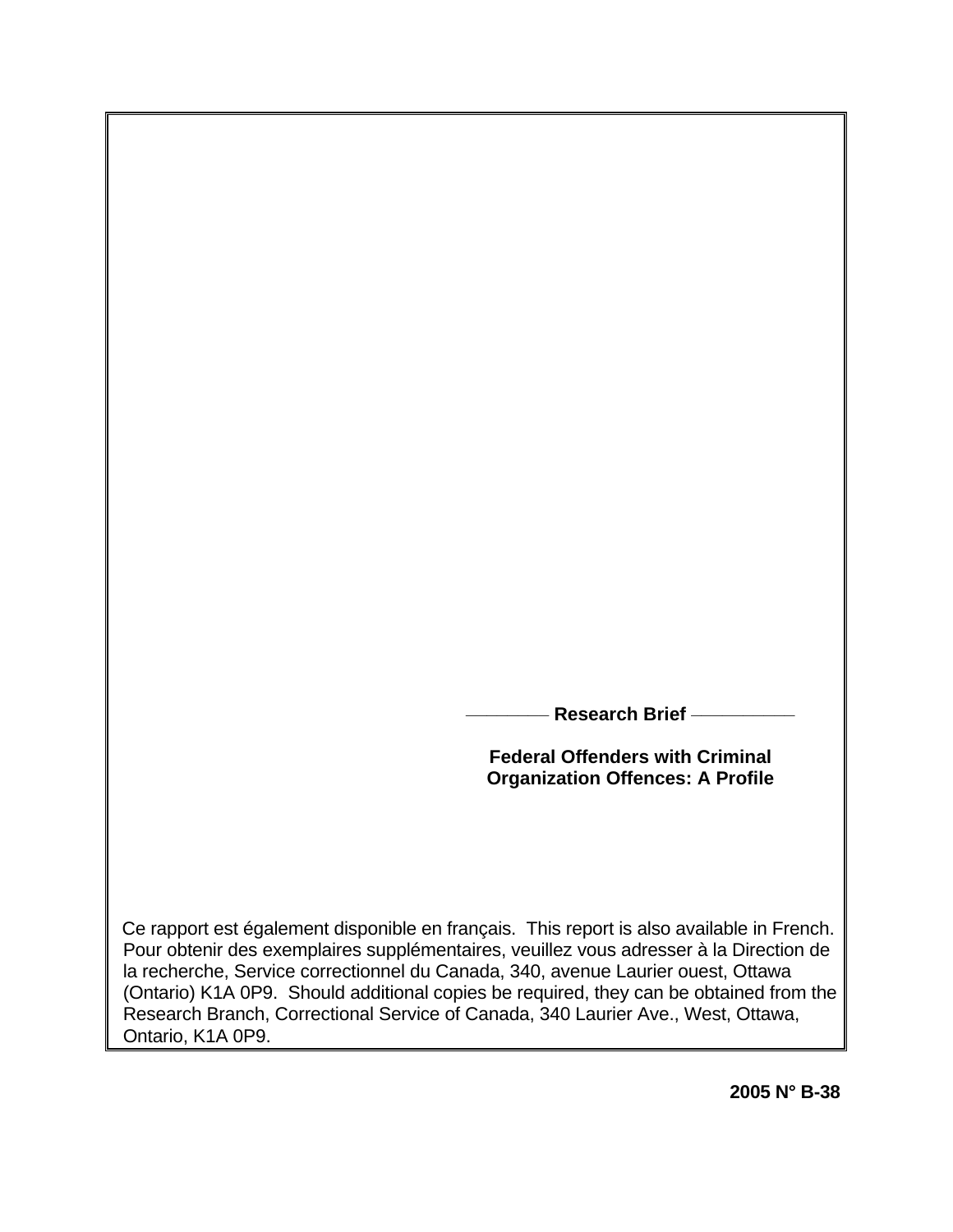# **FEDERAL OFFENDERS WITH CRIMINAL ORGANIZATION OFFENCES: A PROFILE**

and the control of the Bystem of the Bystem of the Bystem of the Bystem of the Bystem of the Bystem of the Bys

Laurence L. Motiuk & Ben Vuong

 Research Branch Correctional Service of Canada

**May, 2005**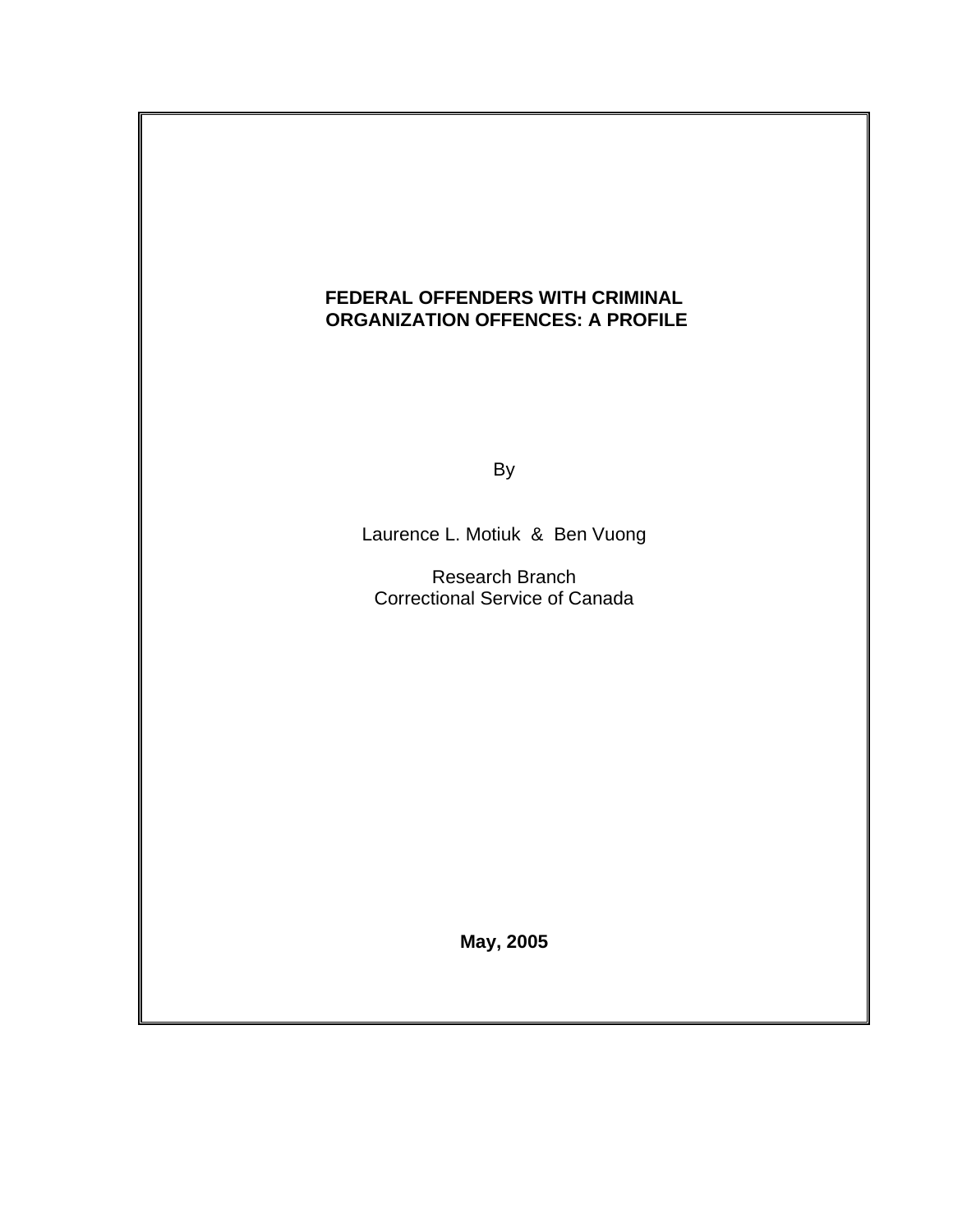## **Introduction**

In 1997, the Government of Canada took action against organized crime by amending the *Criminal Code* which made participation in a criminal organization an indictable offence and enhanced the investigative powers of police. On 18 December 2001, a strong new legislation (Bill C-24) to fight organized crime received Royal Assent. Bill C-24 further amended the Criminal Code to: 1) *introduce three new offences and tough sentences that target various degrees of involvement with criminal organization*s; 2) *improve the protection of people a role in the justice system from intimidation against them or their families*; 3) *simplify the definition of "criminal organization" in the Criminal Code*; 4) *broaden powers of law enforcement to forfeit the proceeds of crime and, in particular, the profits of criminal organizations and to seize property that was used in a crime*; and 5) *establish an accountability process that establishes immunity from criminal prosecution for law enforcement officers when they commit certain acts that would otherwise be considered illegal during the course of criminal investigations*. The focus of this research brief is on the new offences.

By making participation in a criminal organization an offence, the provisions of C-24 could target anyone who knowingly became involved in activities that further the organization's criminal objectives. First, this means new offences would target anyone who participates in or contributes to activities that help a criminal organization achieve its criminal objectives. The offence could include people who recruit others to join a criminal organization or who facilitate the illegal transactions of a criminal organization. The maximum penalty for this offence is five years. Secondly, it would target anyone who is involved in committing indictable offences for the benefit of criminal organizations. The maximum penalty for this offence is 14 years. Thirdly, it would target anyone who is a leader of criminal organization who instructs another person to become involved in a criminal offence. This offence would carry a maximum penalty of life imprisonment. It is important to note that sentences for these offences would be served consecutively not concurrently. In addition, offenders convicted of criminal organization offences would have to serve at least half their term before they are eligible to apply for parole, unless the court directed otherwise.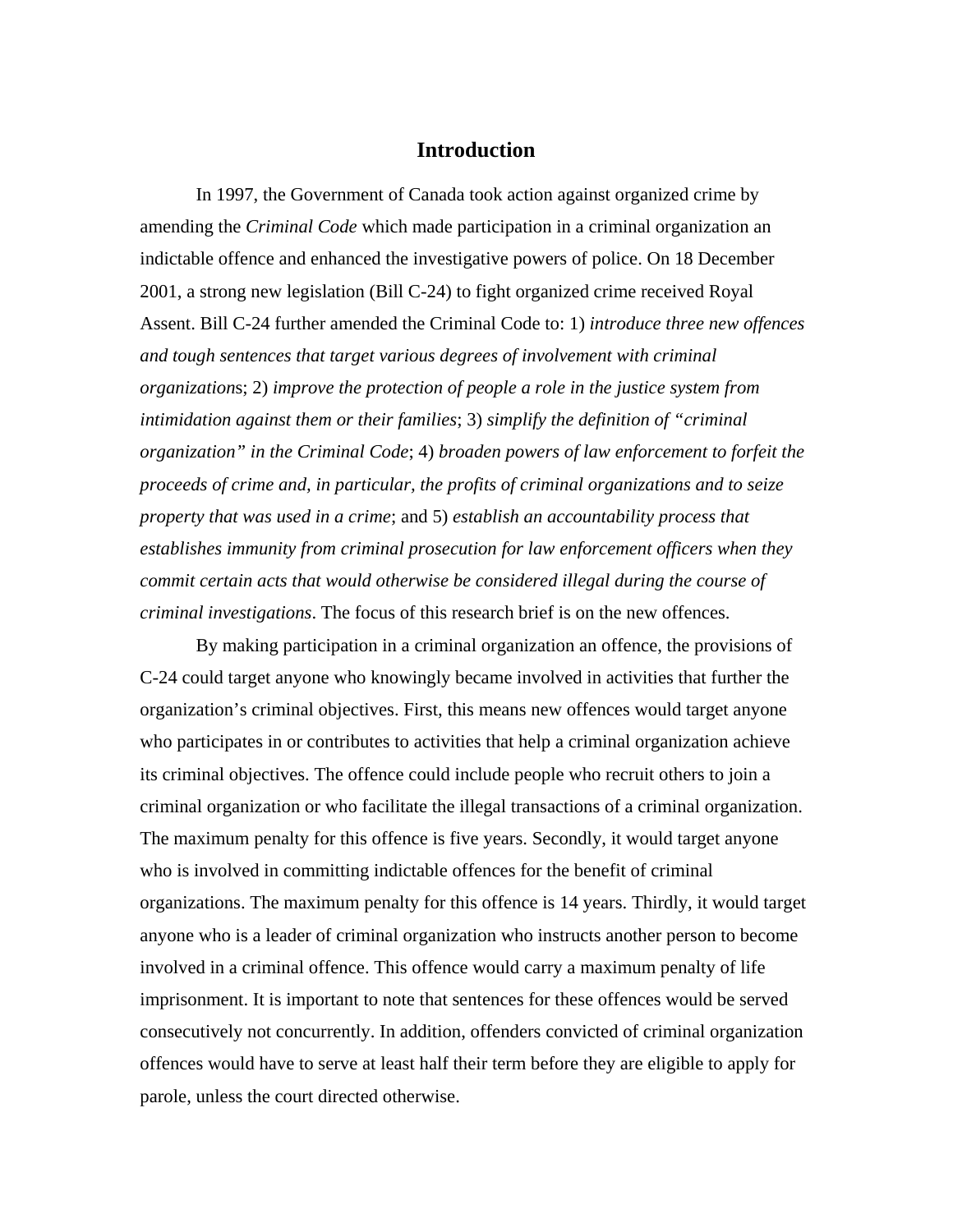With the assistance of the Corrections Policy Unit of Public Safety and Emergency Preparedness Canada, the Research Branch of Correctional Service Canada (CSC) set out to develop a research framework and to conduct preliminary analyses of available information related to exploring the impact of the legislation in general, and offenders who are required to serve sentences for organized crime offences, in particular.

The interpretation of these findings must be prefaced with a caveat concerning the limitations associated with available data on which the analyses are based. As one might appreciate, the three years since the legislation came into effect is relatively recent such that definitive statements are difficult to ascertain about the full impacts that may be occurring in the long run.

#### **Key Issues**

Previous research on Canadian legislation that places people convicted for organized crime offences into prison does not exist. Moreover, there seems to be no evaluative work to be found of a single jurisdiction's experience with such an approach. Either from the vantage point of the convictions for organized crime offences or those most affected by the sentencing, the offenders, there appears to be no background research upon which one draw upon. Nevertheless, each of these areas was examined to ascertain impacts of sentencing as well as identify areas for further research and highlight correctional policy concerns.

### **Methodology**

#### *Research Framework*

Whenever profiling research is being undertaken for a specified correctional population (e.g. federal offenders with organized crime offences) analyses are conducted in relation to operationally relevant criteria. If possible, attempts are made to explore admission trends, sentence lengths, related offences, demographics (gender, age, ethnicity), criminal history background and criminogenic factors (e.g., criminal associations, drug abuse, etc.).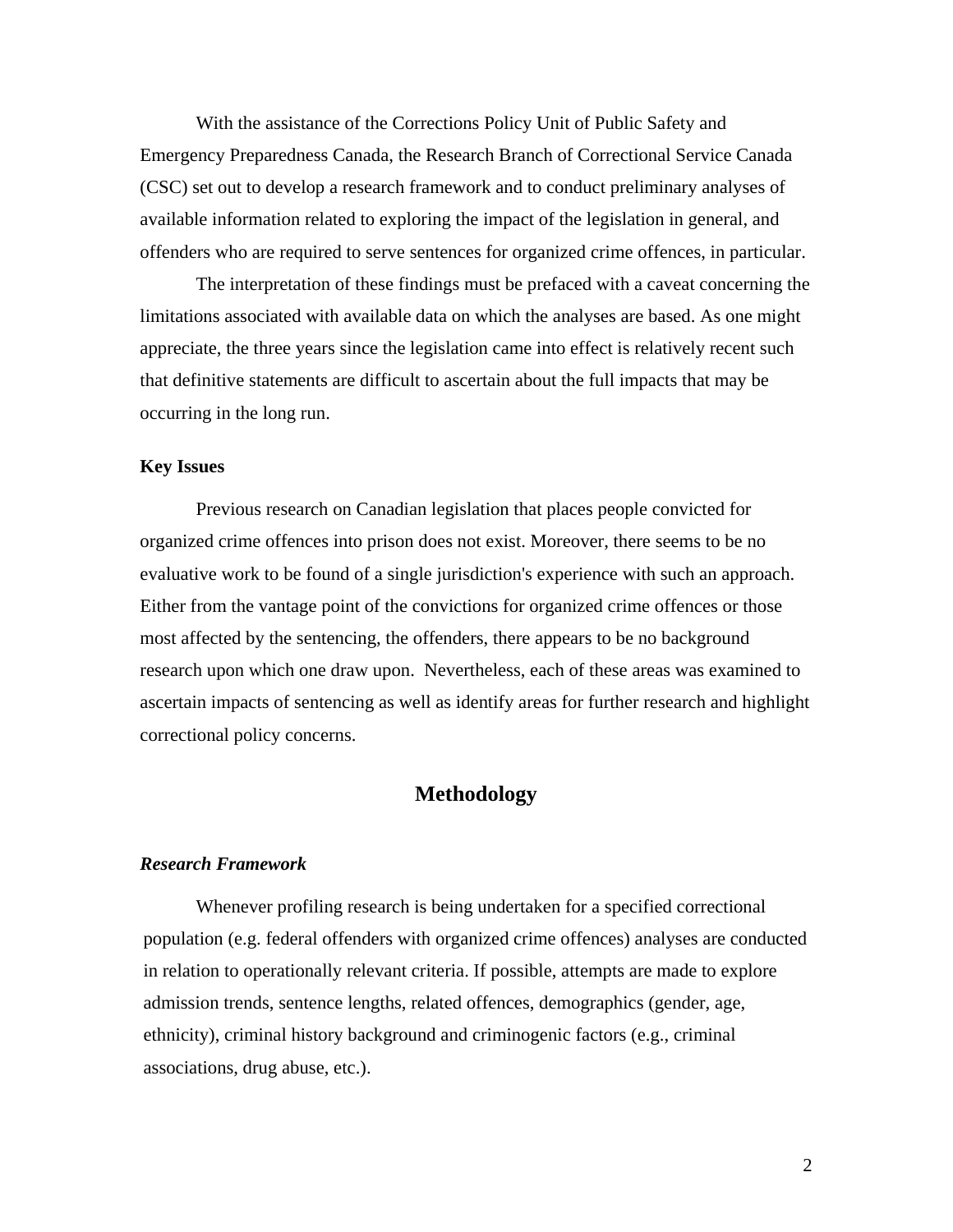### *Sample Construction*

The criteria used to construct the specified population involved the selection of all admissions to federal corrections serving sentences for organized crime offences since 1997, both pre-Bill C-24 (1997 to 2001) and post-Bill C-24 (2002 to 2004). Admission data was drawn from the Service's automated Offender Management System (OMS) over an eight-year period. A total of 220 cases met the initial criteria for selection into the study using the *Criminal Code* descriptions for organized crime offences in OMS. It should be noted that Bill C-24 (2001) introduced three new Criminal Code offences (s.467.11, s.467.12, and s. 467.13) which replaced the one offence that was in place. More specifically, 134 (61%) were identified for participation in a criminal organization, 16 (7.3%) for participation in activities of a criminal organization (467.11); 62 (28.2%) for commission of offence for criminal organization (467.12); and 8 (3.6%) for instructing commission offence for criminal organization (467.13).

### *Admission Trends*

 Table 1 displays the distribution of cases admitted each with criminal code offences for organized crime offences. As Table 1 shows, the majority of cases (61%) were convicted for participation in criminal organization. However, since Bill C-24 there has been a substantial number of cases  $(n= 62)$  admitted to federal custody serving sentences for commission of offence for criminal organization (s. 467.12). Consequently, there have been approximately 50 new admissions to federal custody per year with criminal organization offences. This represents about one percent of new admissions to federal corrections. A closer examination of the 220 cases identified with criminal organization at intake revealed 85% (or 187) had one criminal organization offence, 11% (24) had two and 4% (8) had three or more.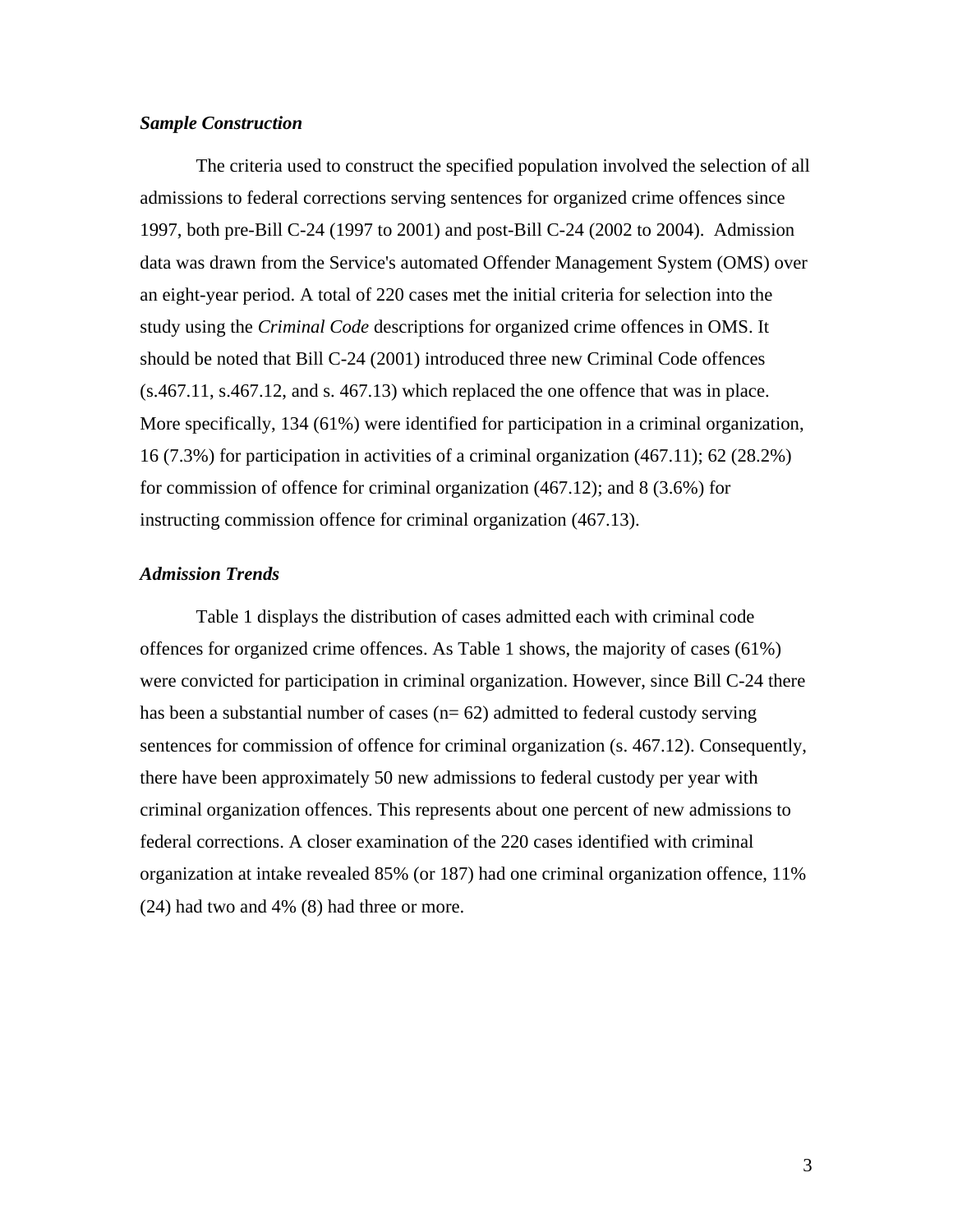|                                                                         | 1997             | 1998             | 1999             | 2000             | 2001           | 2002             | 2003             | 2004             |
|-------------------------------------------------------------------------|------------------|------------------|------------------|------------------|----------------|------------------|------------------|------------------|
| Participation in<br>a criminal<br>organization                          | 4<br>$(100\%)$   | $\boldsymbol{0}$ | 4<br>$(100\%)$   | 5<br>$(100\%)$   | 33<br>(97.1)   | 27<br>$(71.1\%)$ | 33<br>$(38.8\%)$ | 28<br>(56%)      |
| Participation in<br>activities of a<br>criminal<br>organization         | $\mathbf{0}$     | $\mathbf{0}$     | $\boldsymbol{0}$ | $\boldsymbol{0}$ | $\overline{0}$ | 6<br>$(15.8\%)$  | 5<br>$(5.9\%)$   | 5<br>$(10.0\%)$  |
| Commission of<br>offence for<br>criminal<br>organization                | $\mathbf{0}$     | $\boldsymbol{0}$ | $\boldsymbol{0}$ | $\boldsymbol{0}$ | $\mathbf{0}$   | 5<br>$(13.2\%)$  | 41<br>$(48.2\%)$ | 16<br>$(32.0\%)$ |
| Instructing<br>commission of<br>offence for<br>criminal<br>organization | $\mathbf{0}$     | $\boldsymbol{0}$ | $\boldsymbol{0}$ | $\boldsymbol{0}$ | $(2.9\%)$      | $\mathbf{0}$     | 6<br>$(7.1\%)$   | $(2\%)$          |
| <b>Total</b>                                                            | $\boldsymbol{4}$ | $\boldsymbol{0}$ | 4                | 5                | 34             | 38               | 85               | 50               |

**Table 1. National Distribution of Annual Federal Admissions with Criminal Organization Offences (1997 to 2004)** 

 In Table 2, we present the distribution of cases admitted with organized crime offences for each of the five administrative regions of CSC across the calendar years 1997 to 2004. As Table 2 indicates, from 2001 on, the Quebec region has had the largest number of new admissions serving sentences for organized crime offences. Interestingly, there have been no cases admitted with organized crime offences in the Pacific region.

**Table 2. Regional Distribution of Annual Federal Admissions with Criminal Organization Offences (1997 to 2004)** 

|              | 1997                    | 1998             | 1999                       | 2000                       | 2001             | 2002             | 2003                        | 2004             |
|--------------|-------------------------|------------------|----------------------------|----------------------------|------------------|------------------|-----------------------------|------------------|
| Atlantic     | $\boldsymbol{0}$        | $\boldsymbol{0}$ | $\boldsymbol{0}$           | $\boldsymbol{0}$           | (2.9)            | 7<br>$(18.4\%)$  | 3<br>(3.5%)                 | $\mathbf{0}$     |
| Quebec       | 3<br>(75%)              | $\boldsymbol{0}$ | 1<br>(25%)                 | 1<br>(20%)                 | 31<br>$(91.2\%)$ | 29<br>$(76.3\%)$ | 74<br>$(87.1\%)$            | 43<br>$(86.0\%)$ |
| Ontario      | (25%)                   | $\boldsymbol{0}$ | 1<br>(25%)                 | $\boldsymbol{0}$           | $(2.9\%)$        | 1<br>$(2.6\%)$   | $\overline{4}$<br>$(4.7\%)$ | 1<br>$(2.0\%)$   |
| Prairies     | $\boldsymbol{0}$        | $\boldsymbol{0}$ | $\overline{c}$<br>$(50\%)$ | $\overline{4}$<br>$(80\%)$ | 1<br>$(2.9\%)$   | $(2.6\%)$        | 4<br>$(4.7\%)$              | 6<br>(12%)       |
| Pacific      | $\boldsymbol{0}$        | $\boldsymbol{0}$ | $\boldsymbol{0}$           | $\boldsymbol{0}$           | $\boldsymbol{0}$ | $\boldsymbol{0}$ | $\boldsymbol{0}$            | $\mathbf{0}$     |
| <b>Total</b> | $\overline{\mathbf{4}}$ | $\bf{0}$         | 4                          | 5                          | 34               | 38               | 85                          | 50               |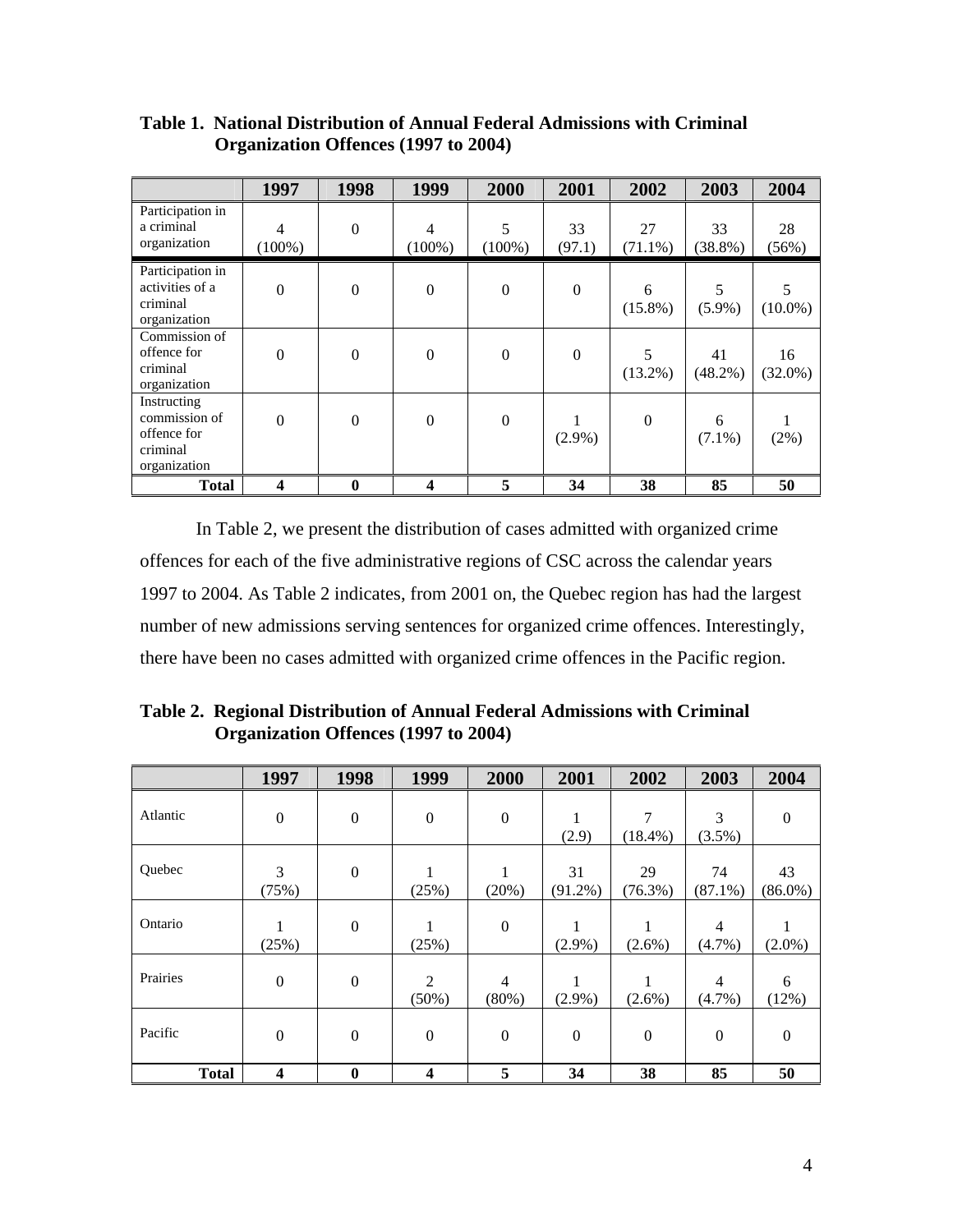The distribution of cases admitted for each of the organized crime offences across the five administrative regions of CSC is presented in Table 3. As we can see in Table 3, the majority of cases admitted to federal custody with organized crime offences are in the Quebec region (82.7%). Of particular note, a substantial percentage of cases (5 out of 16) admitted to federal custody serving sentences for participation in activities of a criminal organization (s. 467.11) are in the Atlantic region (31.3%).

|                                                                         | <b>Atlantic</b>             | <b>Quebec</b>     | Ontario          | <b>Prairies</b> | <b>Pacific</b>   |
|-------------------------------------------------------------------------|-----------------------------|-------------------|------------------|-----------------|------------------|
| Participation in<br>a criminal<br>organization                          | $\overline{2}$<br>$(1.5\%)$ | 115<br>$(85.8\%)$ | 6<br>$(4.5\%)$   | 11<br>$(8.2\%)$ | $\mathbf{0}$     |
| Participation in<br>activities of a<br>criminal<br>organization         | 5<br>$(31.3\%)$             | 8<br>$(50\%)$     | $\boldsymbol{0}$ | 3<br>$(18.8\%)$ | $\boldsymbol{0}$ |
| Commission of<br>offence for<br>criminal<br>organization                | $\boldsymbol{0}$            | 7<br>(87.5%)      | $\theta$         | $(12.5\%)$      | $\theta$         |
| Instructing<br>commission of<br>offence for<br>criminal<br>organization | 4<br>$(6.5\%)$              | 52<br>$(83.9\%)$  | 3<br>$(4.8\%)$   | 3<br>$(4.8\%)$  | $\theta$         |
| <b>Total</b>                                                            | 11(5%)                      | 182 (82.7%)       | $9(4.1\%)$       | $18(8.2\%)$     | $\bf{0}$         |

**Table 3. Regional Distribution of Federal Admissions with Criminal Organization Offences** 

 Table 4a displays the distribution of cases admitted with organized crime offences across five selected categories of sentence lengths for those specified offences. It would appear that the majority of new admissions with criminal organization offences received sentences of less than three years (60%) followed by three to six year sentences (27%).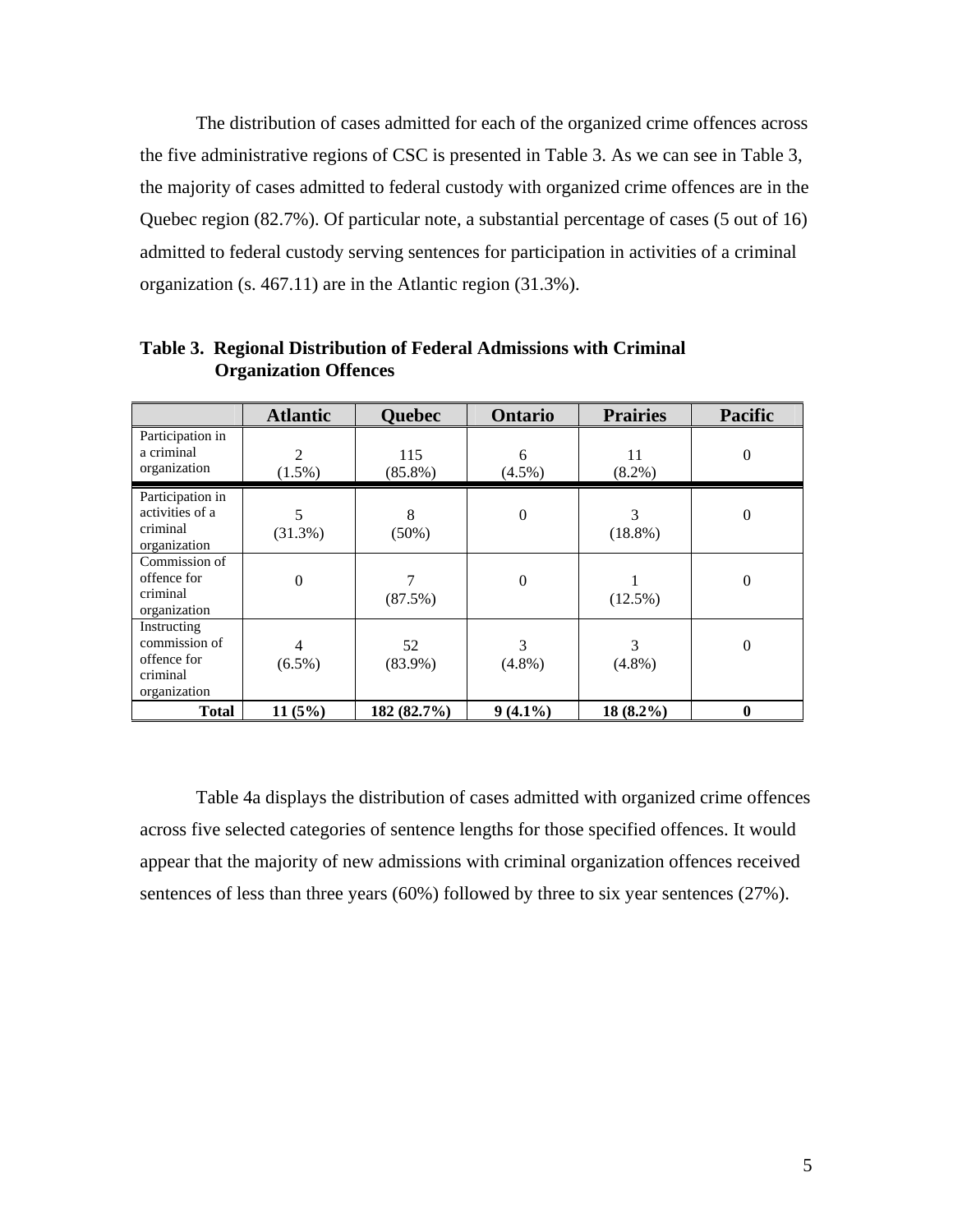### *Sentence Lengths*

|                                                                         | $<$ 3 years | $3 - 6$ years | $6 - 10$ years | $10+ years$    | Life/Indet.      |
|-------------------------------------------------------------------------|-------------|---------------|----------------|----------------|------------------|
| Participation in<br>a criminal<br>organization                          | 70<br>(52%) | 39<br>(29%)   | 19<br>(14%)    | 6<br>(5%)      | $\theta$         |
| Participation in<br>activities of a<br>criminal<br>organization         | 10<br>(63%) | (31%)         | (6%)           | $\theta$       | $\boldsymbol{0}$ |
| Commission of<br>offence for<br>criminal<br>organization                | 48<br>(77%) | 13<br>(21%)   | (2%)           | $\overline{0}$ | $\theta$         |
| Instructing<br>commission of<br>offence for<br>criminal<br>organization | 5<br>(63%)  | (13%)         | (13%)          | $\theta$       | $\boldsymbol{0}$ |
| <b>Total</b>                                                            | 133 (60%)   | 59 (27%)      | $22(10\%)$     | 6(3%)          | 0                |

## **Table 4a. Distribution of Specified Sentences for Federal Admissions with Criminal Organization Offences**

 The aggregate sentence lengths of cases admitted with organized crime offences are presented in Table 4b. It is observed from Table 4b that new admissions with criminal organization offences also receive additional sentences for other offences resulting in the majority of cases serving sentences of more than three years (80%).

|                                                                         | $<$ 3 years      | $3 - 6$ years | $6 - 10$ years | $10+ years$ | Life/Indet.      |
|-------------------------------------------------------------------------|------------------|---------------|----------------|-------------|------------------|
| Participation in<br>a criminal<br>organization                          | 22<br>(16%)      | 49<br>(37%)   | 26<br>(19%)    | 32<br>(24%) | 5<br>(4%)        |
| Participation in<br>activities of a<br>criminal<br>organization         | 2<br>(13%)       | 5<br>(31%)    | 5<br>(31%)     | 4<br>(25%)  | $\boldsymbol{0}$ |
| Commission of<br>offence for<br>criminal<br>organization                | 20<br>(32%)      | 30<br>(48%)   | $(11\%)$       | 4<br>(6%)   | $(2\%)$          |
| Instructing<br>commission of<br>offence for<br>criminal<br>organization | $\boldsymbol{0}$ | 5<br>(63%)    | (13%)          | 2<br>(25%)  | $\boldsymbol{0}$ |
| <b>Total</b>                                                            | 44 (20%)         | 89 (40%)      | 39 (18%)       | 14 (19%)    | 6(3%)            |

**Table 4b. Distribution of Aggregate Sentences for Federal Admissions with Criminal Organization Offences**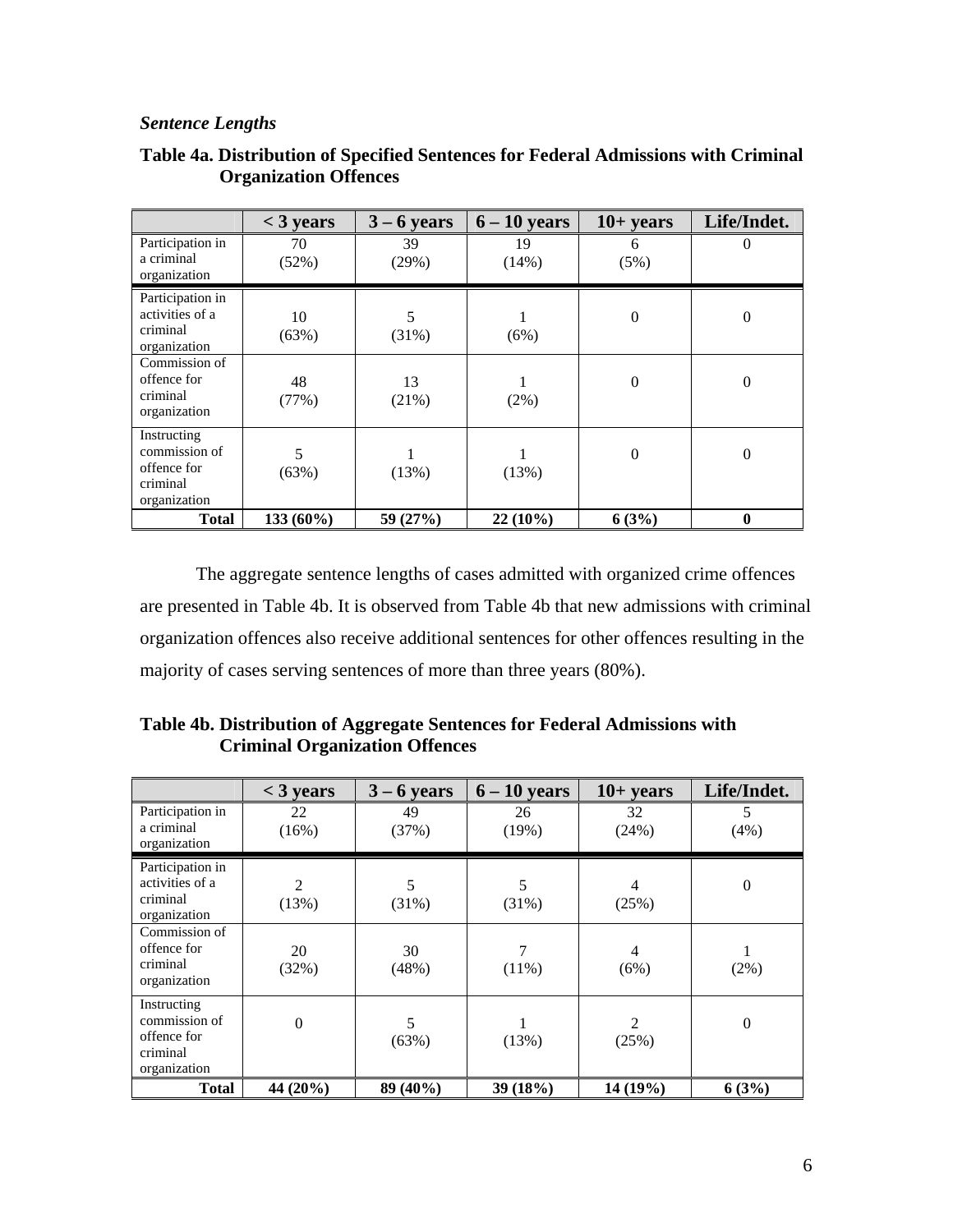Table 5 illustrates the distribution of cases admitted with organized crime offences coupled with other offences across five selected categories of major offences. Perhaps not surprising, a review of Table 5 indicates that the majority of new admissions with criminal organization offences also received sentences for drug offences (80%).

# *Other Offences*

|                                                                         | Homicide         | <b>Attempt</b><br><b>Murder</b> | <b>Sex Offence</b> | <b>Robbery</b>   | <b>Drug</b>    |
|-------------------------------------------------------------------------|------------------|---------------------------------|--------------------|------------------|----------------|
| Participation in<br>a criminal<br>organization                          | 6<br>(4%)        | 34<br>(25%)                     | $\boldsymbol{0}$   | 8<br>(6%)        | 103<br>(77%)   |
| Participation in<br>activities of a<br>criminal<br>organization         | $\boldsymbol{0}$ | 3<br>(19%)                      | $\boldsymbol{0}$   | 2<br>(13%)       | 11<br>(69%)    |
| Commission of<br>offence for<br>criminal<br>organization                | $\boldsymbol{0}$ | 3<br>(5%)                       | $\boldsymbol{0}$   | $\boldsymbol{0}$ | 56<br>$(90\%)$ |
| Instructing<br>commission of<br>offence for<br>criminal<br>organization | $\mathbf{0}$     | $\boldsymbol{0}$                | $\boldsymbol{0}$   | (13%)            | 7<br>(88%)     |
| <b>Total</b>                                                            | 6(3%)            | 40 (18%)                        | $\bf{0}$           | 11(5%)           | 177 (80%)      |

**Table 5. Distribution of Major Offences for Federal Admissions with Criminal Organization Offences**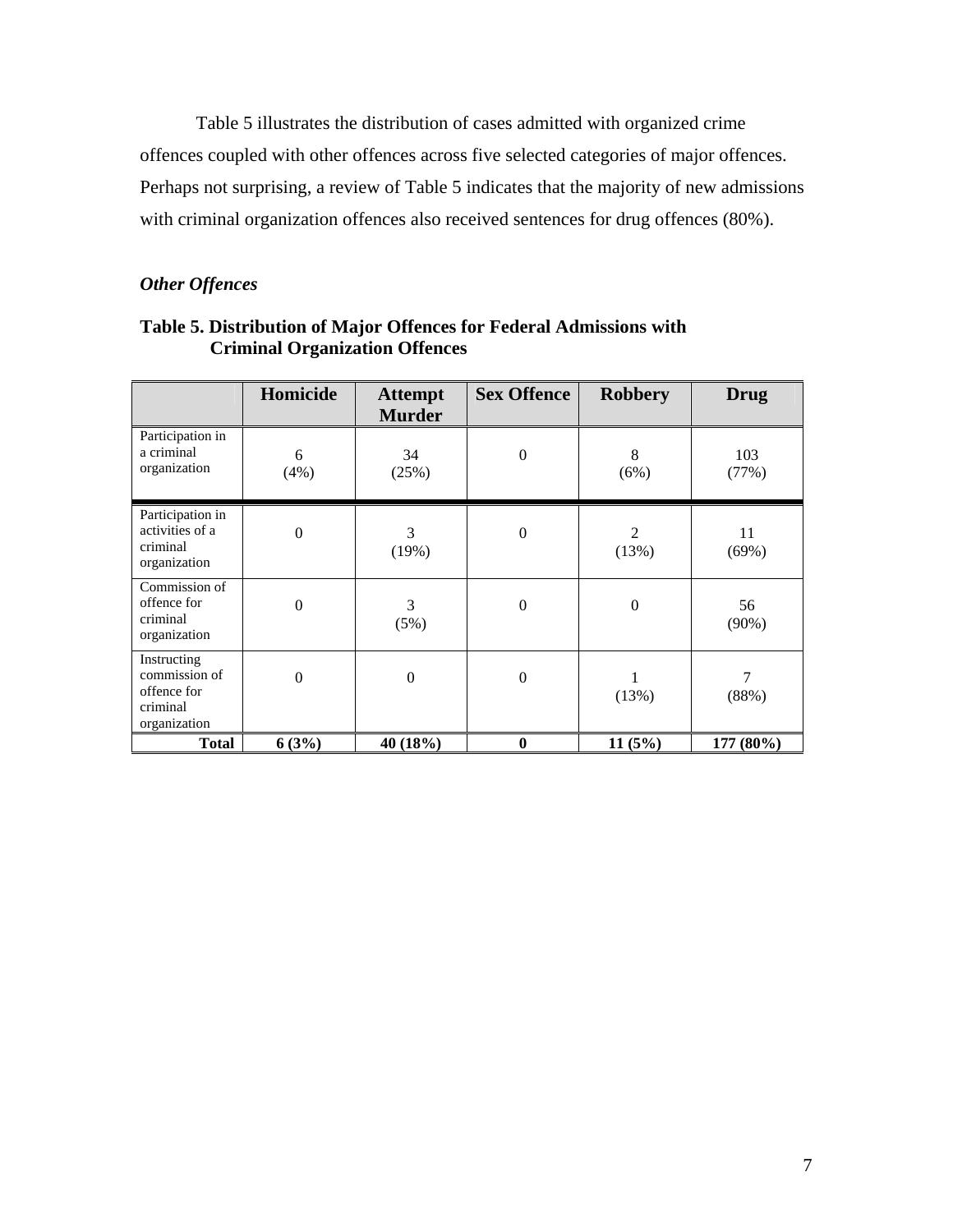# **Results**

## **Descriptive Statistics**

Table 6 presents descriptive statistics for each criminal organization offence group on three selected demographic variables: 1) gender, 2) ethnicity (non-Aboriginal versus Aboriginal) and average age at admission (in years). As Table 6 shows, the vast majority of cases serving sentences for organized crime offences in this study are men (98%), non-Aboriginal (95%) and averaging 36 years of age (ranging from 19 to 64). Essentially, women and Aboriginal offenders are under-represented in organized crime offences relative to their proportion in the general federal admission population (5% and 18%, respectively).

| <b>Offence</b>                                                       | <b>Gender</b> |          | <b>Ethnicity</b> | Age        |                |
|----------------------------------------------------------------------|---------------|----------|------------------|------------|----------------|
| Group                                                                | Men           | Women    | Non-Aboriginal   | Aboriginal | <b>M</b> Range |
| Participation in a<br>criminal organization                          | 131 (98%)     | 3(2%)    | 119 (72%)        | 9(28%)     | $36(19-64)$    |
| Participation in<br>activities of a<br>criminal organization         | 16 (100%)     | $\theta$ | 15 (93%)         | 1(7%)      | $35(20-54)$    |
| Commission of<br>offence for criminal<br>organization                | 61 (98%)      | $1(2\%)$ | $61(100\%)$      | $\theta$   | $37(19-57)$    |
| Instructing<br>commission of<br>offence for criminal<br>organization | 8 (100%)      | $\theta$ | 7(87%)           | 1(13%)     | $40(28-59)$    |
| <b>Total</b>                                                         | 216 (98%)     | 4(2%)    | 132(95%)         | 11(5%)     | $36(19-64)$    |

**Table 6. Criminal Organization Offence Group Comparisons: Demographic Variables** 

Note: n's may vary due to missing information.

### *Criminal Background*

In Table 7, we present the criminal background for the four criminal organization offence groups. We found that there are no statistically significant differences among the criminal organization offence groups in relation to previous youth and adult criminal history. One-quarter of the study sample had a previous youth criminal history and 85% had a previous adult record. More than two-thirds of those admitted with criminal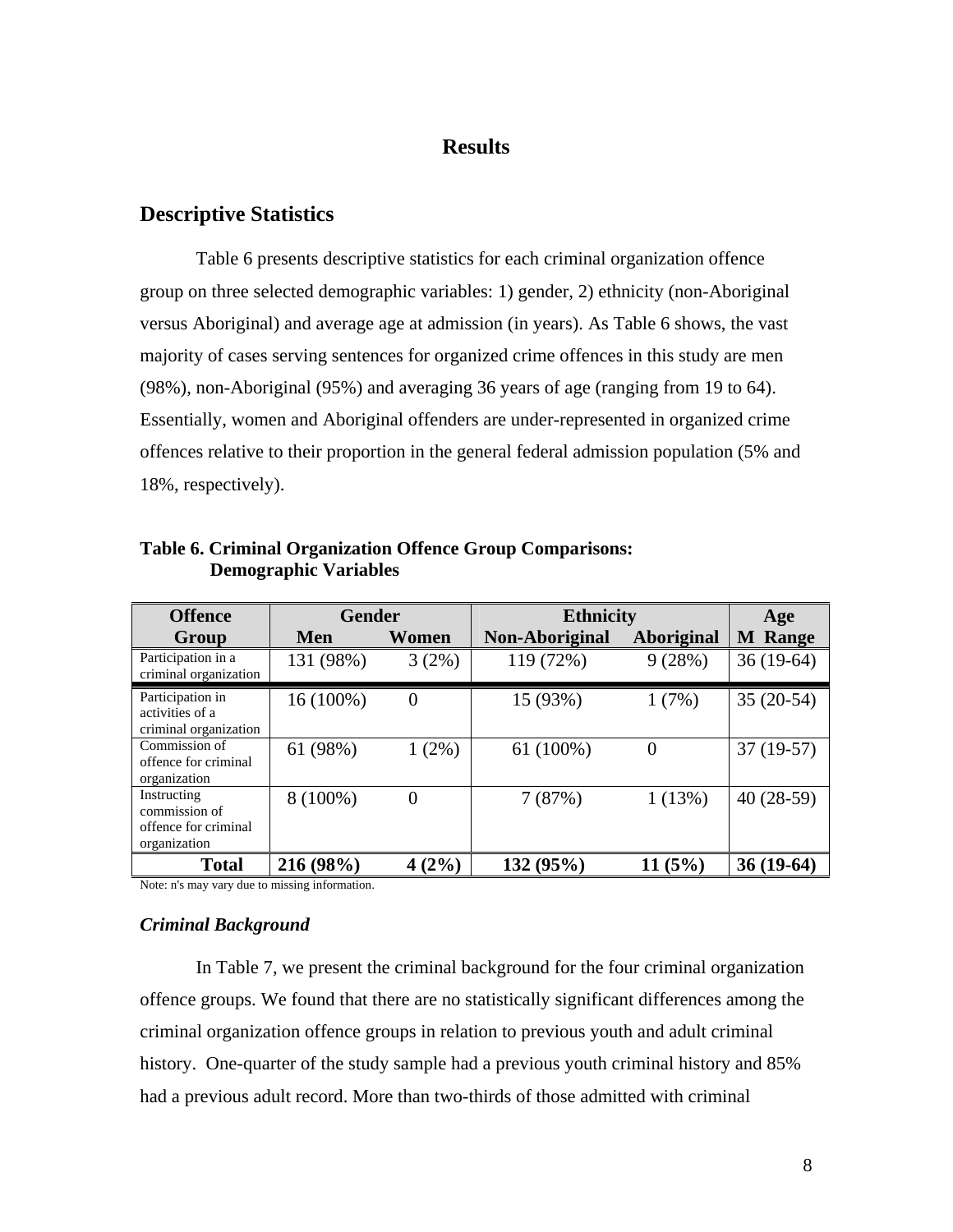organization offences has served a prior provincial term and nearly one-quarter a previous federal term.

| <b>Offence</b>                                                       | <b>Previous Youth</b> |                             | <b>Previous Adult</b> |                                 |                       |
|----------------------------------------------------------------------|-----------------------|-----------------------------|-----------------------|---------------------------------|-----------------------|
| Group                                                                |                       | <b>Record</b> ns Custody ns | Record <sup>ns</sup>  | <b>Provincial</b> <sup>ns</sup> | Federal <sup>ns</sup> |
|                                                                      |                       |                             |                       | Custody                         | <b>Custody</b>        |
| Participation in a<br>criminal organization                          | 31(26%)               | $12(10\%)$                  | 105 (87%)             | 80 (66%)                        | 27 (22%)              |
| Participation in<br>activities of a<br>criminal organization         | 4(31%)                | 3(23%)                      | 12 (92%)              | $10(8\%)$                       | 2(15%)                |
| Commission of<br>offence for criminal<br>organization                | 16 (28%)              | 11 (19%)                    | 45 (79%)              | 32 (56%)                        | 17 (30%)              |
| Instructing<br>commission of<br>offence for criminal<br>organization | $1(2\%)$              | 0                           | $8(100\%)$            | 7(88%)                          | $\overline{0}$        |
| <b>Total</b>                                                         | 52(26%)               | $26(13\%)$                  | 170 (85%)             | 129(65%)                        | 46(23%)               |

## **Table 7. Criminal Organization Offence Group Comparisons: Criminal Background Variables**

Notes: n's may vary due to missing information. ns=non-significant difference.

### *Correctional History*

The correctional histories of the criminal organization offence groups are presented in Table 8. We note that there are no statistically significant differences among the criminal organization offence groups in relation to previous escape history, placement in disciplinary segregation, and revocation of conditional release. For all three correctional history variables, offenders admitted with the new offence *commission of an offence for criminal organization, (s. 467.12)* are more likely to have had negative responses to correctional supervision than the other offence groups. This finding seems to indicate that the separation of the criminal organization offences into three separate offences may have some practical utility from a correctional perspective.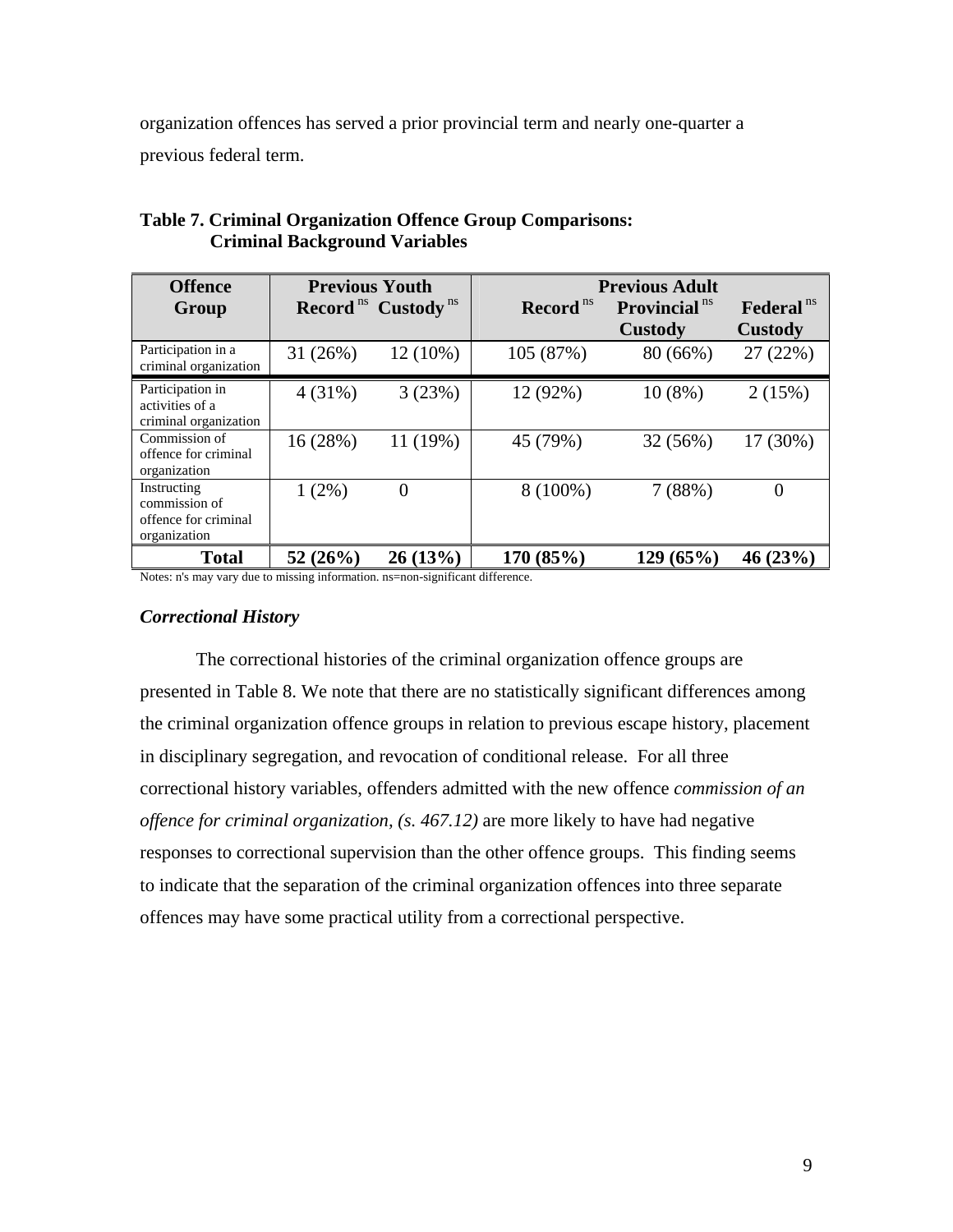| <b>Offence</b><br>Group                                              | <b>Prior</b><br>Escape <sup>ns</sup> | <b>Prior</b><br>Segregation <sup>ns</sup> | <b>Previous</b><br><b>Revocation</b> <sup>ns</sup> |
|----------------------------------------------------------------------|--------------------------------------|-------------------------------------------|----------------------------------------------------|
| Participation in a<br>criminal organization                          | 15 (13%)                             | 22 (19%)                                  | 25 (21%)                                           |
| Participation in<br>activities of a<br>criminal organization         | 1(8%)                                | 1(8%)                                     | 2(15%)                                             |
| Commission of<br>offence for criminal<br>organization                | 11 (19%)                             | 12 (22%)                                  | 16 (28%)                                           |
| Instructing<br>commission of<br>offence for criminal<br>organization | 0                                    | 1(13%)                                    | 1(13%)                                             |
| <b>Total</b>                                                         | 27(14%)                              | 36(19%)                                   | 44 (22%)                                           |

### **Table 8. Criminal Organization Offence Group Comparisons: Correctional History Variables**

Notes: n's may vary due to missing information, ns= non-significant difference.

#### *Criminogenic Factors*

At time of admission, data is systematically being gathered on each federal offender in relation to a comprehensive set of criminogenic factors. No statistically significant differences were found among the four criminal organization offence groups in relation to marital status (27% were single), family dysfunction (25%), and criminal family (35%). An inspection of Tables 9 and 10 reveals no statistically meaningful differences among the criminal organization offence groups for unstable employment patterns (55%), having mostly criminal friends (86%), gang affiliation (97%), drug abuse  $(41\%)$ , impulse control problems  $(40\%)$  and current mental health diagnosis  $(<1\%)$ . A closer look at the criminal organization coupled with the gang affiliation variable at intake revealed that 71% were identified as being involved with motorcycle gangs, 14% were not identified with gang type, 12% with traditional organized crime, and the remainder made up by Aboriginal gangs (3%), Asian gangs (1%) and street gangs (<1%). Particularly noteworthy, with the exception of pro-criminal associations, the criminal organization offence groups appear to display more lifestyle stability prior to admission than the general federal offender population.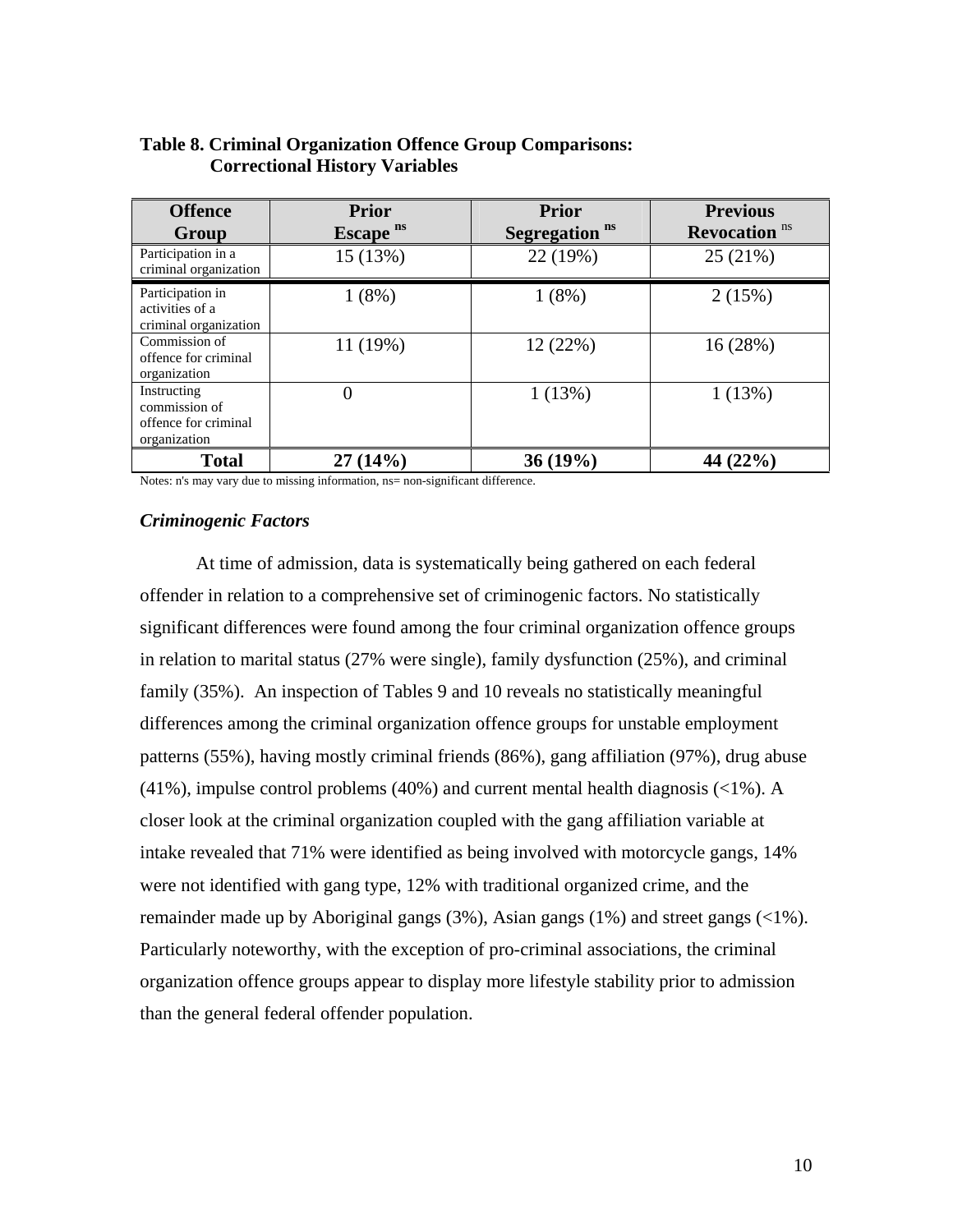# **Table 9. Criminal Organization Offence Group Comparisons: Criminogenic Factors**

| <b>Offence</b><br>Group                                              | <b>Unstable</b><br><b>Employment</b> | <b>Mostly Criminal</b><br><b>Friends</b> | Gang<br><b>Affiliation</b> |
|----------------------------------------------------------------------|--------------------------------------|------------------------------------------|----------------------------|
| Participation in a<br>criminal organization                          | 65 (54%)                             | 105 (88%)                                | 116 (98%)                  |
| Participation in<br>activities of a<br>criminal organization         | 8(67%)                               | 10 (77%)                                 | 12 (92%)                   |
| Commission of<br>offence for criminal<br>organization                | 31 (56%)                             | 47 (82%)                                 | 55 (97%)                   |
| Instructing<br>commission of<br>offence for criminal<br>organization | $4(50\%)$                            | 8 (100%)                                 | 7(88%)                     |
| <b>Total</b>                                                         | 108(55%)                             | 170 (86%)                                | 190 (97%)                  |

Notes: n's may vary due to missing information, ns= non-significant difference.

# **Table 10. Criminal Organization Offence Group Comparisons: Criminogenic Factors (cont'd)**

| <b>Offence</b><br>Group                                              | Drug<br>Abuse | <b>Impulsivity</b><br>Problem | <b>Mental Health</b><br><b>Diagnosis</b> |
|----------------------------------------------------------------------|---------------|-------------------------------|------------------------------------------|
| Participation in a<br>criminal organization                          | 53 (44%)      | 57 (48%)                      | $0(1\%)$                                 |
| Participation in<br>activities of a<br>criminal organization         | 5(39%)        | 5(38%)                        |                                          |
| Commission of<br>offence for criminal<br>organization                | 19 (33%)      | 16 (28%)                      |                                          |
| Instructing<br>commission of<br>offence for criminal<br>organization | 5(63%)        | 2(25%)                        | 1(13%)                                   |
| <b>Total</b>                                                         | 82 (41%)      | $80(40\%)$                    | $1(1\%)$                                 |

Notes: n's may vary due to missing information, ns= non-significant difference.